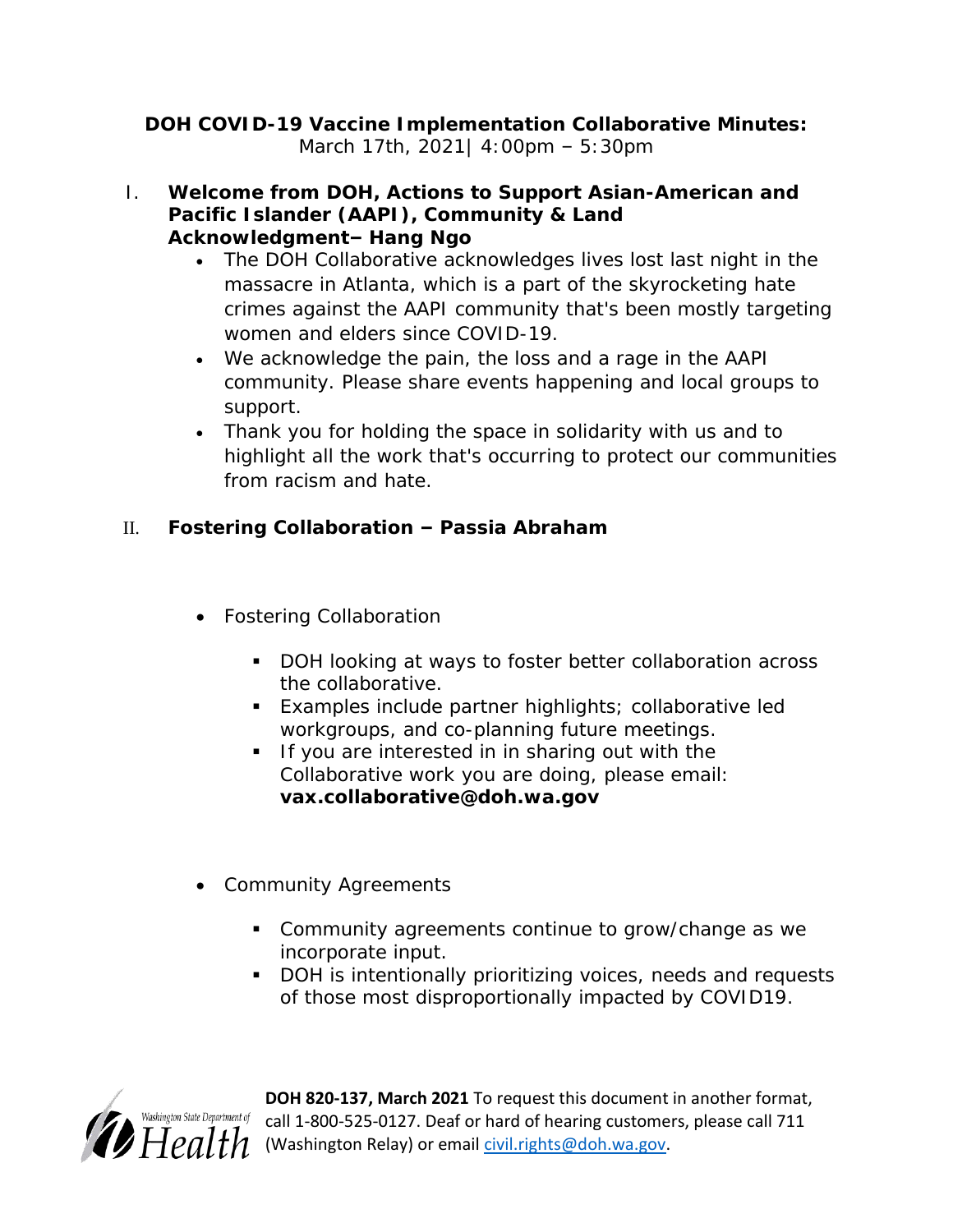- Partner Highlight: Building Changes' COVID-19 Work Megan Veith, Senior Manager, Policy, Advocacy, & Research
	- Building Changes is a WA State non-profit that advances equitable responses to homelessness in Washington State, with a focus on children, youth, and families and the systems that serve them.
	- Building Changes focuses on areas related to the housing crisis response, the k-12 educational system and healthy systems with an emphasis on racial equity and COVID-19.
	- Some of the population needs that Building Changes are focused on related to COVID-19 vaccine eligibility include:
		- Shelter staff and people experiencing homelessness are moved up in eligibility priority,
		- Child care workers and school staff, and youth 16 and older are prioritized, especially those experiencing homelessness,
		- Agricultural workers whom have a higher proportion of people with unstable housing and identify as Latinx,
		- Defining elders beyond 65 older, to reflect real-life situations,
		- People experiencing 1 *severe* co-morbidity for example: HIV, cancers, etc.
	- Other information / resources that are needed:
		- Information about safety related to vaccines; especially regarding pregnant people,
		- Access to appointments that aren't web-based,
		- Clarity around language regarding multi-generational eligibility,
		- Vaccine materials translated into many languages; prioritizing languages spoken by those most at-risk for COVID-19; materials accessible to people with disabilities,
		- More funding for community-based organizations,
		- **Ensuring people feel are safe at vaccine clinics,**
		- Data on vaccine access broken down by race/ethnicity, housing status, etc.
	- For information about our COVID-19 Fund, please visit: [https://buildingchanges.org/covid-19-response/.](https://buildingchanges.org/covid-19-response/)



**DOH 820-137, March 2021** To request this document in another format, ishington State Department of call 1-800-525-0127. Deaf or hard of hearing customers, please call 711  $H$  $e$ alth (Washington Relay) or email [civil.rights@doh.wa.gov.](mailto:civil.rights@doh.wa.gov)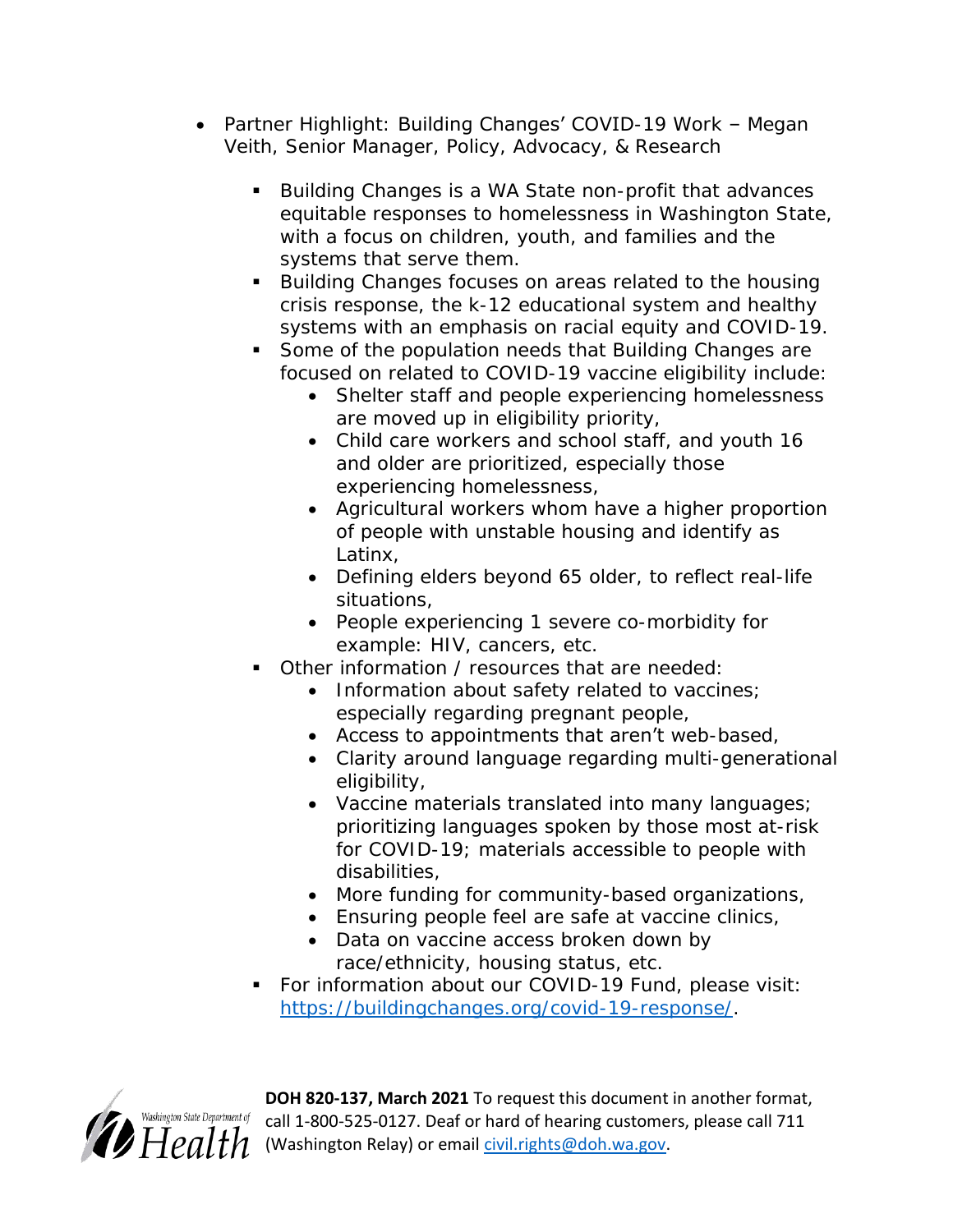- III. **Progress Update – Fathiya Abdi**
	- Video remote ASL interpretation at mass vaccination sites
		- o American Sign Language interpreters are now available through Video Remote Interpreter (VRI) calls for Deaf or Hard of Hearing Visitors at vaccination sites. It is free and easy to use - visitors just access the service directly through their own smartphone or through a site staff member's phone.
	- Vaccine Prioritization
		- o DOH clarifying definition of eligible caregivers in phase 1a. Eligible caregivers include licensed, unlicensed, paid, unpaid, formal, informal who support the daily, functional and health needs of someone who is at high-risk for COVID-19 due to advanced age, long term physical condition, co-morbidities, or developmental or intellectual disability. Person whom they are providing care for can be adult or minor child.
		- o Vaccine prioritization of people with disabilities eligible as of today!
	- Feedback Session (3/12): Phase 2
		- o Complied and incorporated feedback for Phase 2 planning.
		- o Submitted recommendations to DOH leadership and Governor's office that included:
			- Support for other essential workers.
			- Family Unit allowing providers to offer vaccines to higher risk members of the family at same time.



**DOH 820-137, March 2021** To request this document in another format,  $s$ hington State Department of call 1-800-525-0127. Deaf or hard of hearing customers, please call 711 (Washington Relay) or email [civil.rights@doh.wa.gov.](mailto:civil.rights@doh.wa.gov)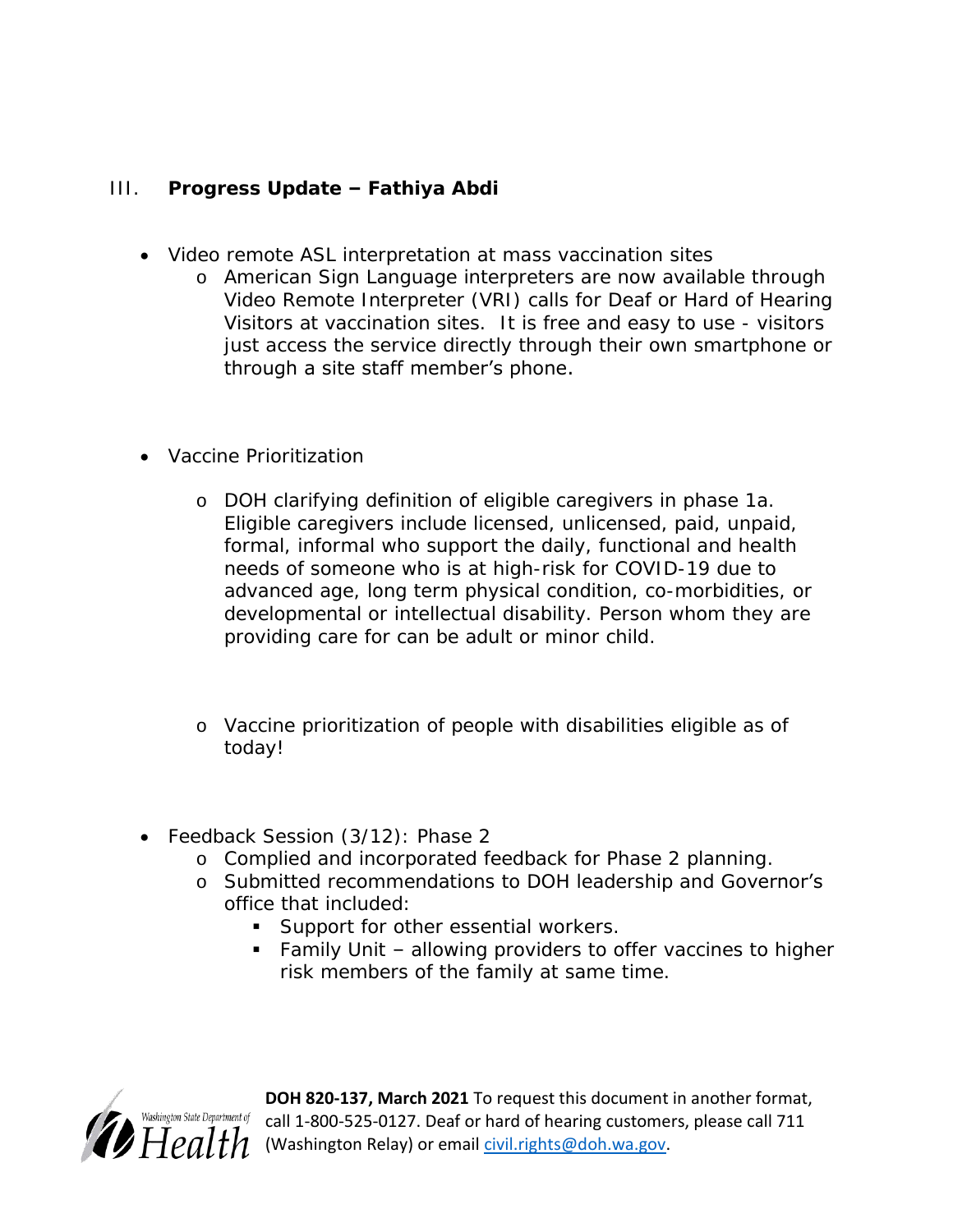- Pro-Equity Strategies
	- o Focused feedback session at last Collaborative meeting, some items that came out of that session included:
		- **Need for reinforcing and clear message that folks are** eligible regardless of their immigration or insurance status.
		- Shared with partners the equitable site planning tool and the checklist to ensure accessibility to people with disabilities.
		- Important quote from breakouts need to ensure that "vaccines going to people, not people going to vaccines".
		- Alternative and community-based scheduling appointments.
		- Encouraging providers to engage and partner with local trusted community leaders and organizations for outreach and vaccine clinics.
	- o Providers will need to comply with DOH's minimum pro-equity requirements for ensuring language access, ensuring accessibility, and reporting for demographic data. All providers are asked to assess their accessibility for people with limited English proficiency and people with disabilities by April 2<sup>nd</sup>, 2021.
	- o Would love to hear your success stories, please share with us any examples of pro-equity approaches!
- **IV.** Community Relations Briefing & Conversation **–** Blair Hanewal
	- Review Equitable Prioritization and Framework
		- o DOH continues to use the framework to guide all decisions on eligibility and prioritization.
	- Review Phase 1B Tiers 1-4
		- o As of 3/17/21 WA has moved into Phase 1b Tier 2 which includes:



**DOH 820-137, March 2021** To request this document in another format, call 1-800-525-0127. Deaf or hard of hearing customers, please call 711 (Washington Relay) or email [civil.rights@doh.wa.gov.](mailto:civil.rights@doh.wa.gov)